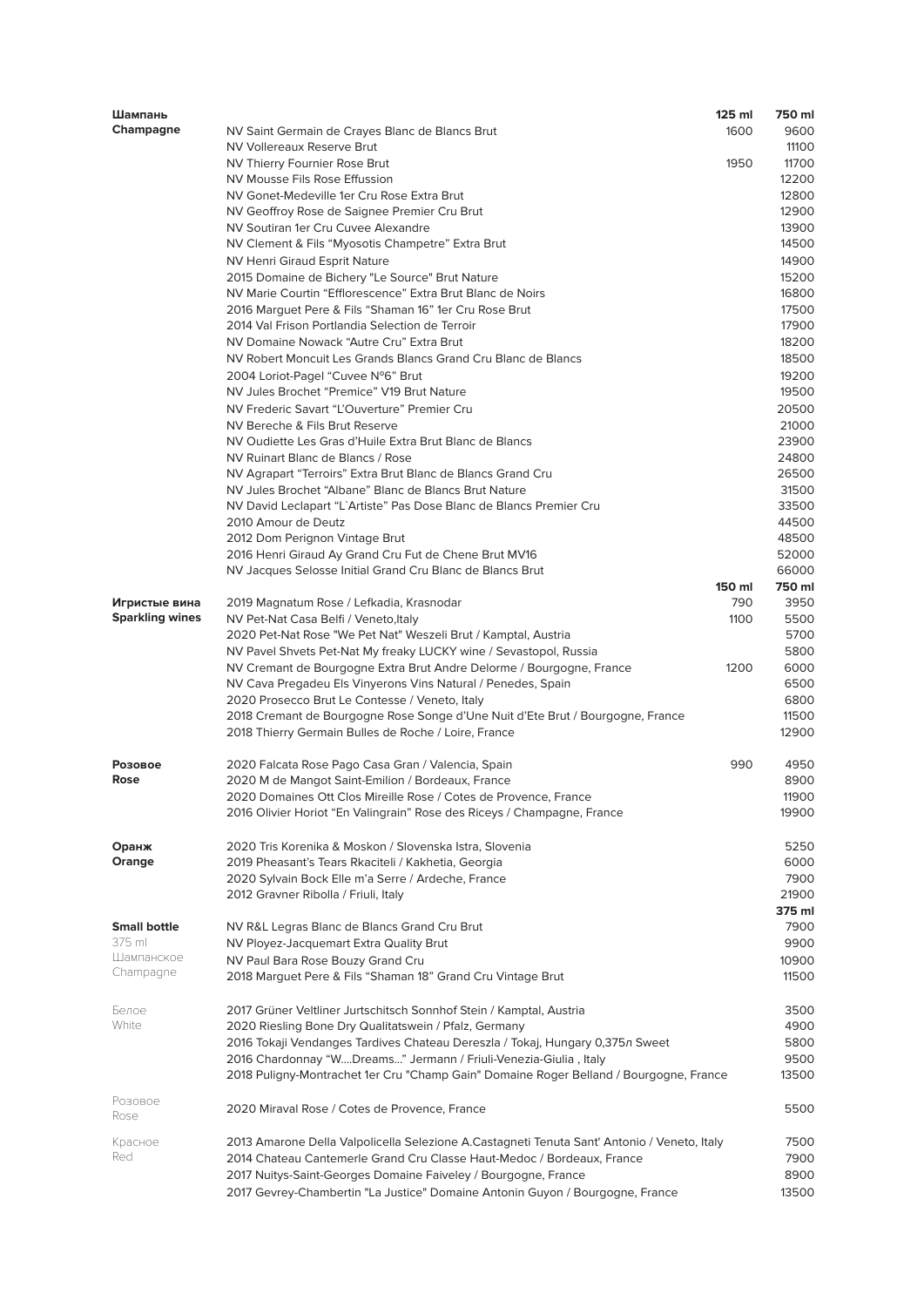| Белые вина          |                                                                                        | 150 ml | 750 ml |
|---------------------|----------------------------------------------------------------------------------------|--------|--------|
| White wines         | 2019 Bourgogne Chardonnay Rene Lamy / Bourgogne                                        | 1200   | 6000   |
| Франция             | 2017 Francois Chidaine Le Chenin d'Ailleurs / Loire                                    |        | 6900   |
| France              | 2018 Bourgogne Chardonnay Vieilles Vignes Domaine Jean Chartron / Bourgogne            |        | 7900   |
|                     | 2021 Sancerre Domaine Michel Thomas & Fils / Loire                                     |        | 8500   |
|                     | 2019 Poully-Fume Harmonie Domaine Chatelain / Loire                                    |        | 9200   |
|                     | 2019 Bourgogne Aligote Pierrick Bouley / Bourgogne                                     |        | 9900   |
|                     | 2018 Bourgogne Blanc Chardonnay Geantet-Pansiot / Bourgogne                            |        | 10500  |
|                     | 2018 Bourgogne Aligoté "Cuvée Acacia" Nicolas Burguet / Bourgogne                      |        | 10900  |
|                     | 2017 Gewurztraminer Domaine Weinbach / Alsace                                          |        | 11200  |
|                     | 2019 Rully 1 er Cru "Marissou" Domaine Saint-Jacques / Bourgogne                       |        | 11500  |
|                     | 2020 Chablis 1er Cru "Fourchames" Domaine Seguinot-Bordet / Bourgogne                  |        | 11800  |
|                     | 2020 Chardonnay "Patchwork" Benedict & Stephane Tissot / Jura                          |        | 12200  |
|                     | 2017 Macon Villages Julien Guillot / Bourgogne                                         |        | 12500  |
|                     | 2019 Chablis 1er Cru "Montmains" Samuel Billaud / Bourgogne                            |        | 12900  |
|                     | 2018 Bourgogne Cote d'Or Chardonnay Domaine Anne Bavard-Brooks / Bourgogne             |        | 13500  |
|                     | 2017 Saint-Aubin 1er Cru "En Creot" Janots Bos / Bourgogne Coravin                     | 2980   | 14900  |
|                     | 2019 Montagny 1 er Cru Domiane J.M.Boillot / Bourgogne                                 |        | 16900  |
|                     | 2018 Domaine Labet Fleur de Savagnin en Chalasse / Jura                                |        | 23500  |
|                     | 2018 Chassagne-Montrachet 1 er Cru "Les Vergers" Domaine F&L Pillot / Bourgogne        |        | 25500  |
|                     | 2010 Mersault - Genevriers 1 er Cru Hospices de Beaune Bouchard Ain & Fils / Bourgogne |        | 26000  |
|                     | 2018 Meursault Vieilles Vignes Domaine Bernard-Bonin / Bourgogne                       |        | 27500  |
|                     | 2017 Puligny-Montrachet 1er Cru "Champ Gain" Domaine Faiveley / Bourgogne              |        | 29000  |
|                     | 2016 Saumur "Clos des Carmes" Domaine Guiberteau / Loire                               |        | 33000  |
|                     | 2019 Corton-Charlemagne Grand Cru Domaine Rapet / Bourgogne                            |        | 39500  |
|                     | 2018 Arbois-Pupillin Bruyere & Houillon / Jura                                         |        | 48000  |
| Германия/           | 2020 Gruner Veltliner Philipp Zull / Weinviertel, Austria                              | 890    | 4450   |
| Австрия             | 2020 Riesling Trocken Meulenhof / Mosel, Germany                                       | 1100   | 5500   |
| Germany/<br>Austria | 2018 Grauburgunder Trocken "100 Hugel" Weingut Wittmann / Rheinhessen, Germany         |        | 5800   |
|                     | 2019 Riesling Dönnhoff / Nahe, Germany                                                 |        | 6500   |
|                     | 2018 Silvaner Trocken "Vater & Sohn" 2Naturkinder / Bayern, Germany                    |        | 6700   |
|                     | 2019 Pinot Blanc Birgit Braunstein / Burgenland, Austria                               |        | 6900   |
|                     | 2020 Riesling Weingut Van Volxem Alte Reben / Mosel, Germany                           |        | 7500   |
|                     | 2018 Riesling Kabinett Schieferkristall Karthauserhof / Mosel, Germany                 |        | 7900   |
|                     | 2020 Welschriesling Stratos Mash Thomas Straka / Burgenland, Austria                   |        | 8500   |
|                     | 2017 Weissburgunder "Lochle" GG Burg Ravensburg / Baden, Germany                       |        | 10900  |
|                     | 2017 Riesling Troken GG Wittmann Aulerde / Rheinhessen, Germany                        |        | 13700  |
|                     | 2018 Riesling Kabinett "Scharzhofberger" Egon Muller / Mosel, Germany                  |        | 29900  |
| Италия              | 2019 Muller Thurgau Mezzacorona / Trentino                                             | 720    | 3600   |
| Italy               | 2020 Verdicchio dei Castelli di Jesi Classico Superiore La Staffa / Marche             |        | 5900   |
|                     | 2019 Lugana Tre Campane Marangona / Lombardy                                           |        | 6500   |
|                     | 2018 Chardonnay San Michele - Appiano / Alto - Adidge                                  |        | 7500   |
|                     | 2019 Vermentino Colli di Luni Cantine Lunae "Etichetta Nera" / Liguria                 |        | 7900   |
|                     | 2016 Planeta "Eruzione 1614" Carricante / Sicily                                       |        | 10200  |
|                     | 2019 Gavi di Gavi "Etichetta Nera" La Scolca / Piemonte                                |        | 13500  |
|                     | 2020 Sauvignon Blanc "Sanct Valentin" San Michele - Appiano / Alto - Adidge            |        | 14500  |
| Другие страны       | 2020 Sauvignon Blanc Babich / Marlborough, New Zealand                                 |        | 6500   |
| Other Countries     | 2016 Chenin Blanc "Johanna Brandt" Spioenkop / Western Cape, South Africa              |        | 8900   |
|                     | 2014 Viura "Capellania" Marques de Murrieta / Rioja, Spain                             |        | 14800  |
|                     | 2017 Chardonnay Carneros Hyde de Villaine / Napa Valley, USA                           |        | 26900  |